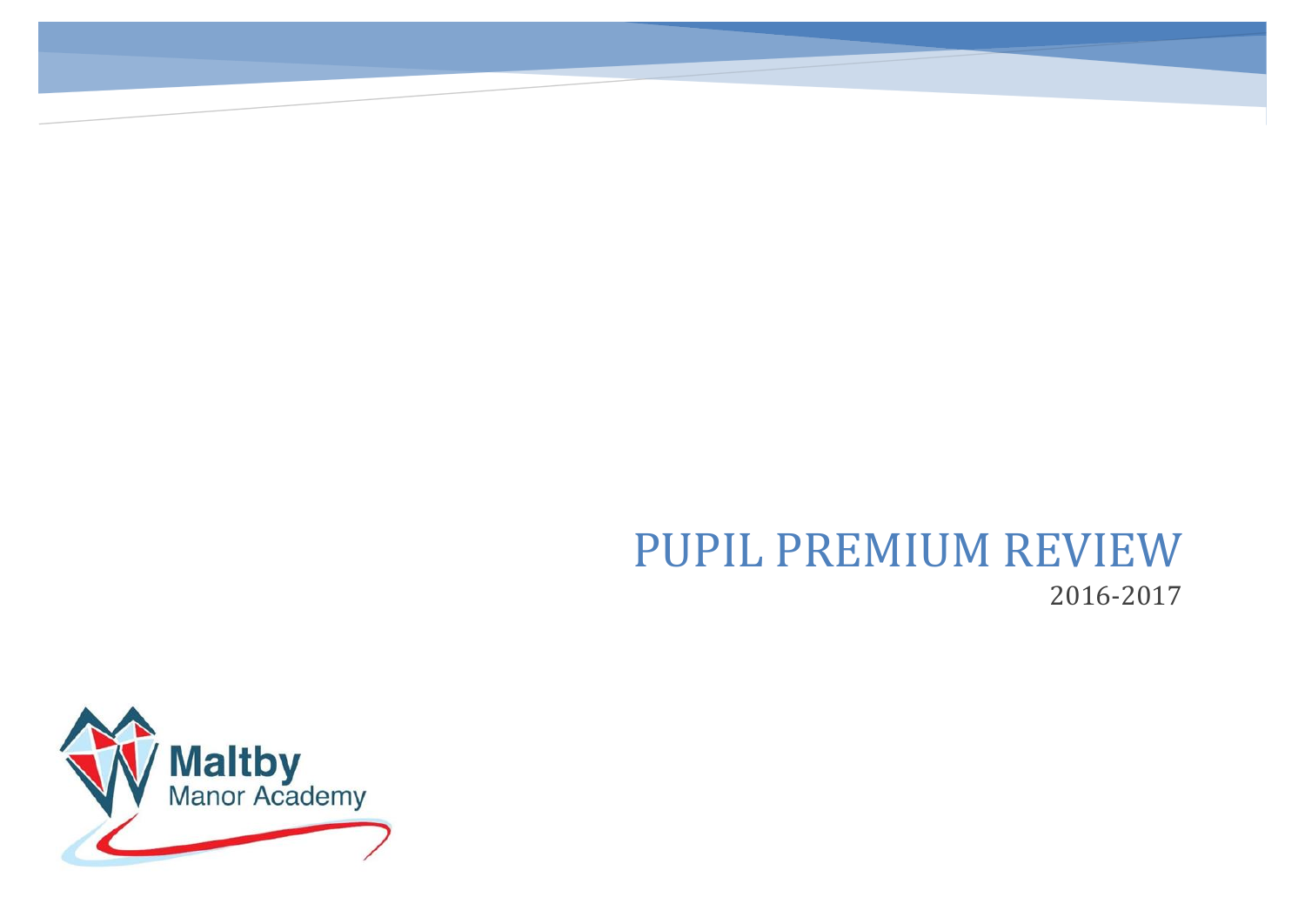

## **Pupil Premium Review 2016/2017**

## *Ambition* –

The school aims to provide all pupils with a consistently good quality of provision. We aim to maximise the progress of all groups, including those who are in receipt of pupil premium or are disadvantaged in any way. We aim to ensure that the teaching and learning is evaluated as consistently 'good' – this is because we want to be externally recognised as providing quality provision for all our learners and to be seen as helping them to maximise their potential.

## *Summary Spending and Outcomes 2016/17***.**

Percentage of Pupil Premium pupils was 34.4% The number of pupil premium children was 103, (59 Girls / 44 Boys) The pupil premium budget was £159,577.

## **Objectives for the academic year:-**

## **Leadership and Management**

- To hold teachers to account for the performance of all PPG children.
- To ensure governing body have full knowledge and awareness of allocation / spending / impact of actions.

## **Quality of Teaching, Learning and Assessment**

- To ensure never less than good / outstanding teaching for those children in receipt of PPG.
- To engage all teachers in high quality CPD to develop teaching and learning strategies.
- To enable all associate professionals access high quality CPD so that they are able to impact on pupil outcomes by having an understanding of key learning strategies.

## **Behaviour, Welfare and Safety**

- To ensure attendance/punctuality and behaviour of children in receipt of PPG is monitored and in-line with other children in school and nationally.
- To promote self-esteem and levels of engagement in learning of vulnerable children.
- To employ a pastoral lead to provide social, emotional and mental health support to identified pupils.
- To embed the use of CPOMs to enhance the safeguarding procedures in school.

### **Pupil Outcomes**

- To close / narrow the gap between PP and non PP children in school and with national expectations.
- To ensure that high achievers are targeted to achieve GDS at the end of KS1 and KS2.
- To continue to provide early targeted intervention/triage for underperforming groups as identified during pupil progress meetings.
- To develop the 'Inspire Maths' programme in Year 1 and 2.
- To further enhance SALT provision as an early intervention to develop children's communication and language within the foundation stage.
- To engage parents in activities and workshops so that they are more able to support their children with learning opportunities.

### **We have implemented:-**

To hold teachers to account for the performance of all PPG children we have implemented:-

- Focussed pupil progress, discussing progress, attainment and provision for all children to secure at least good outcomes.
- Appraisal targets and performance management linked to vulnerable groups to ensure outcomes for all children are at least good.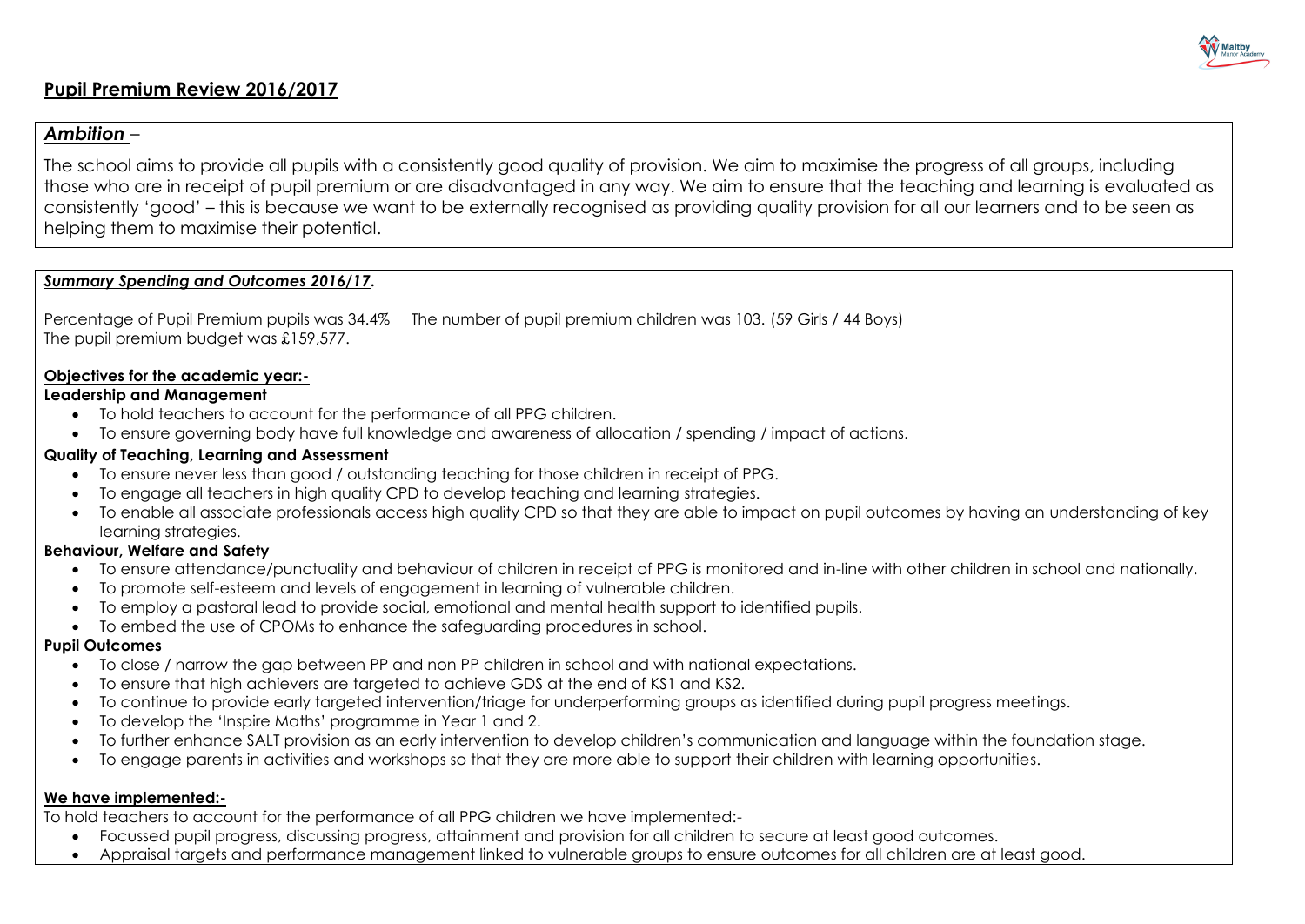To ensure governing body have full knowledge and awareness of allocation / spending / impact of actions.

PPG impact is a standing item on the RAC meeting for discussion to hold the Principal to account.

To ensure never less than good / outstanding teaching for those children in receipt of PPG.

- Half termly monitoring of teaching and learning to ensure that provision is at least good for all groups and cohorts.
- Teacher Improvement Plans for all teachers to move teaching to the next level of performance.
- Teaching and learning leader/phase leaders mentored individual teachers to provide personalised support alongside Teacher Improvement Plans.
- Focussed and tailored CPD package to enable teachers to address identified weaknesses in practice and improve the quality of provision.
- Lesson study developed a collaborative approach to improve teaching across the school.
- Developed tracking and monitoring systems of PPG and vulnerable groups to ensure that their attainment is inline and effective, timely intervention narrow the gap in attainment.

To engage all teachers in high quality CPD to develop teaching and learning strategies.

- Purchased 'INSPIRE' maths programme and focussed CPD for all staff.
- Implementation of INSPIRE into key stage 1.
- CPD for all staff in the impact and use of 'triage' and 'preteach' to ensure all children 'keep up' with the expectations of the new curriculum.
- CPD for all teachers in collaborative learning approaches to engage all pupils in every lesson.
- Developed the Novel Study approach to include explicit daily vocabulary learning to narrow the gaps in language acquisition.

To enable all Associate Professionals access high quality CPD so that they are able to impact on pupil outcomes by having an understanding of key learning strategies.

- Enhanced the use of the APs across the school through targeted CPD and professional development opportunities. E.g. AP development day, Apprenticeship development and support to access Level 3.
- Focussed CPD based around RWInc and INSPIRE.

To ensure attendance/punctuality and behaviour of children in receipt of PPG is monitored and in-line with other children in school and nationally.

- Provision of Trust attendance lead to research and implement best practice.
- Specific tracking and targeting of PPG children for punctuality and attendance.
- Attendance officer had regular meetings with Inclusion team to ensure that pastoral interventions are put in place when needed.
- Whole school reward systems and incentives to promote 'good' attendance implemented.
- Meetings with targeted parents to support with attendance, behaviour and emotional needs.
- Home visits by the attendance team to support parents with attendance and punctuality.

To promote self-esteem and levels of engagement in learning of vulnerable children.

- Purchase and development of CPOMS to monitor wellbeing and safeguarding.
- Promotion of 'Learning Behaviours' and promotional materials.
- Trained THRIVE counsellors and pastoral support used to track behaviour of children in receipt of PPG.
- Strengthened links with Early Help to provide support for families that are most vulnerable.
- Host of parent coffee morning with external services.
- Principal delivered training on CSE and e-safety for staff.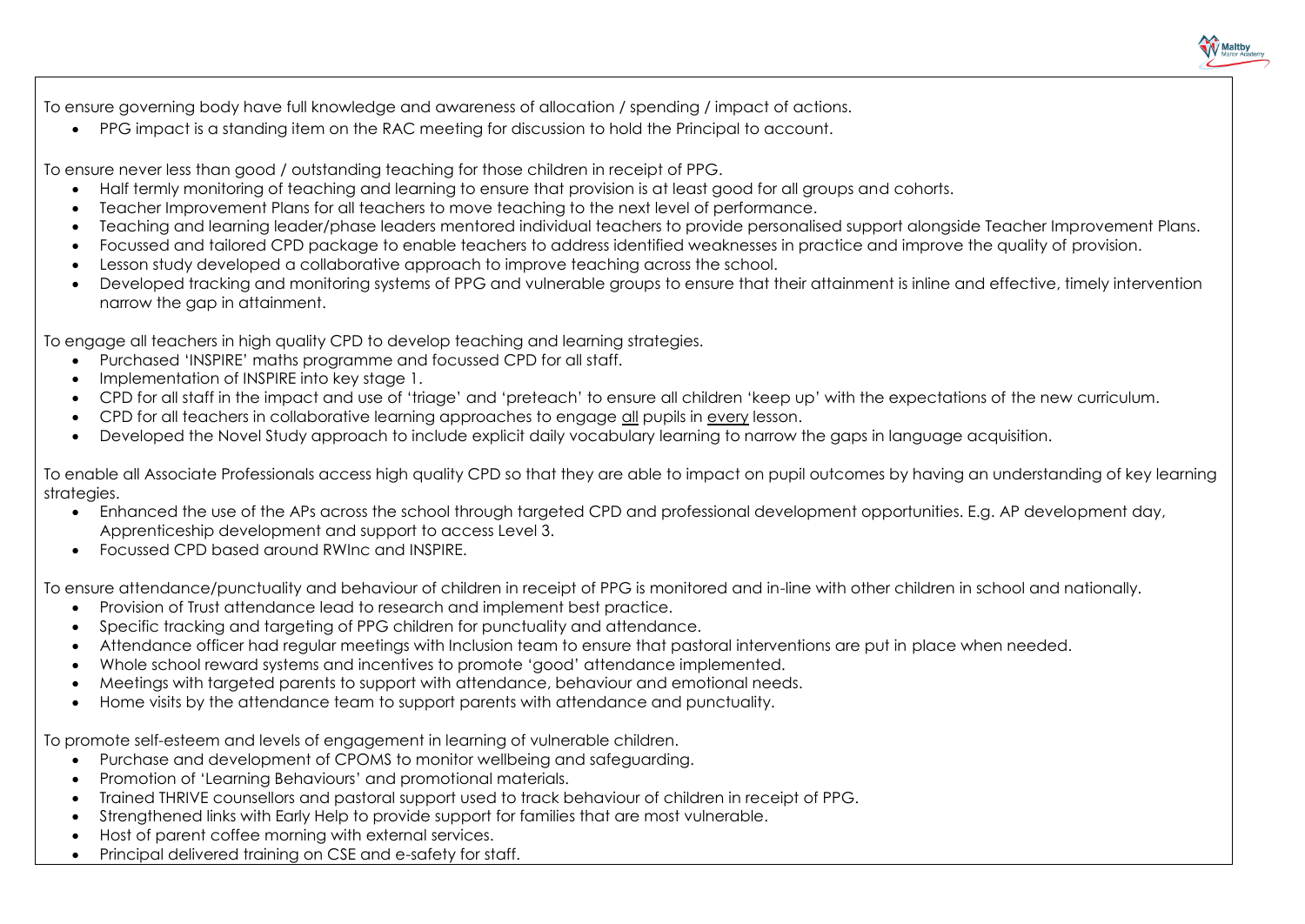

- $\bullet$  Invited parents to family MAST counselling sessions.
- Group interventions targeted at vulnerable groups and children in receipt of PPG.

To embed the use of CPOMs to enhance the safeguarding procedures in school.

- Training for all staff on how to log incidents and concerns.
- Development of CPOMs to now include behaviour tracking.

To close / narrow the gap between PPG and non PPG children in school and with national expectations.

- Raise aspirations in the wider curriculum by increasing the number of musical opportunities children can access through the First Access Programme and Pioneer Musical
- Provision of additional AP to support the progress in phonics.
- Additional RWInc training to support children with 1 to 1 intervention to boost attainment.
- Developed case studies which focus on the impact of support for individual Pupil Premium children and shared these as a staff to share good practice.
- Targeted intervention groups monitored by phase leaders to narrow the gaps in attainment.
- Purchased use of SALT practitioner to train and support key staff in the delivery of SALT intervention, E.g. Talking Tables
- Purchased 'INSPIRE' maths to further develop the CPA approach and roll out into LKS2 from September 2017.

To ensure that high achievers are targeted to achieve GDS at the end of KS1 and KS2.

- Additional phonics support purchased for Y2 children who did not pass the phonics screening in Y1.
- Provision of additional AP to challenge and target GDS maths and writing.
- Engaged in support from RUFC to engage upper key stage 2 readers.
- Developed the school library as a resource and base for reading resources.
- Small group tutor employed to boost attainment at KS2.

To further enhance SALT provision as an early intervention to develop children's communication and language within the foundation stage.

- Targeted intervention groups monitored by phase leaders to ensure the gaps in attainment narrowed.
- Purchased use of SALT practitioner to train and support key staff in the delivery of SALT intervention, E.g. Talking Tables

To engage parents in activities and workshops so that they are more able to support their children with learning opportunities.

- Family learning workshops throughout the year
- Weekly superstar family assembly in which good learning behaviours and attendance is promoted.
- Home learning packs for Nursery, Foundation Stage and y2 /6 families.
- My Maths workshop to promote use of online system at home.
- Purchase of TTRockstars to develop basic maths skills at home.
- Homework policy changed to engage children and parents in working together at home on learning journey topics.

## **Impact of Spending:-**

- Overall provision of teaching and learning is 'Good' with an increasing number of teachers now judged as outstanding. This has increased from 67% in Summer 2016 to 93% Good or better in Summer 2017.
- The half termly monitoring of provision has allowed for targeted intervention to be put in place immediately when areas of development are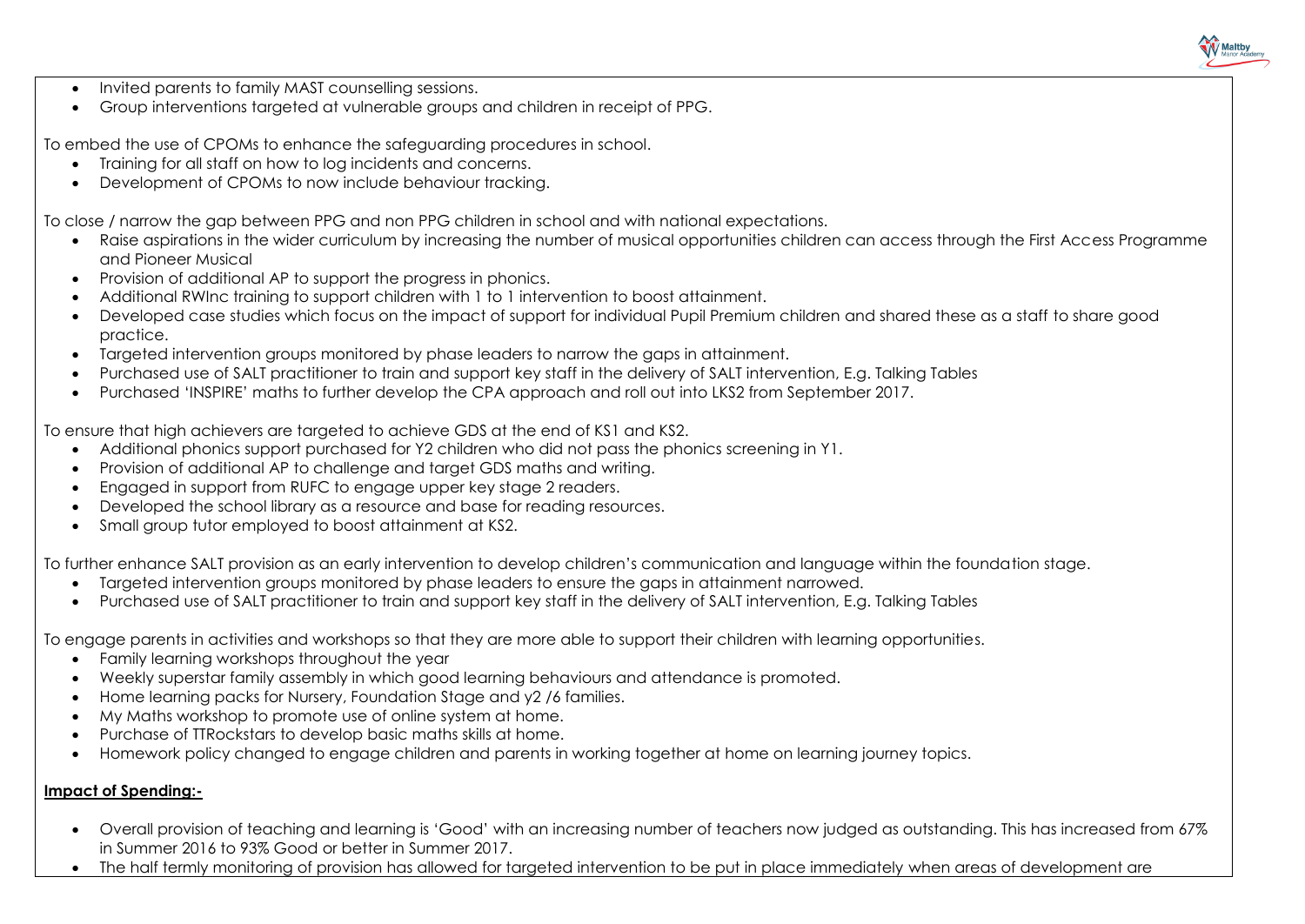

identified. CPD priorities are identified through Teacher Improvement Plans, meaning that all staff have access to the CPD they need to develop their practice further towards Outstanding. Any staff judged as less than good has a focussed support plan to rapidly improve provision.

- The Teaching and Learning mentor has tracked progress of teachers alongside their personal Teacher Improvement Plan; offering planning, assessment and pedagogy advice where needed. This has boosted the confidence of teachers and in turn has ensured that provision in every classroom is at least 'Good'.
- Targeted CPD such as collaborative learning has meant that research based strategies are implemented effectively. The implementation of these strategies has meant that in class, children are more engaged and focussed on their learning.
- INSPIRE materials are ensuring that all pupils have access to a challenging curriculum for Maths, raising expectations. The implementation of the CPA approach in Maths has shown a significant impact across school with PUMA scores showing an increasing number of children are achieving ARE.

| <b>PUMA</b>    | December 2016 |             |        | <b>March 2017</b> |             |        | <b>June 2017</b> |             |        | Diff.  |
|----------------|---------------|-------------|--------|-------------------|-------------|--------|------------------|-------------|--------|--------|
| Year group     | <b>PPG</b>    | <b>NPPG</b> | Gap    | <b>PPG</b>        | <b>NPPG</b> | Gap    | <b>PPG</b>       | <b>NPPG</b> | Gap    |        |
|                | 57%           | 74%         | $-17%$ | 43%               | 60%         | $-17%$ | 43%              | 80%         | $-17%$ | 0%     |
| Y <sub>2</sub> | 9%            | 49%         | $-40%$ | 75%               | 84%         | -9%    | 93%              | 82%         | $+11%$ | 51%    |
| Y3             | 40%           | 58%         | $-18%$ | 53%               | 91%         | $-38%$ | 60%              | 91%         | $-31%$ | $-13%$ |
| Y4             | 43%           | 71%         | $-28%$ | 46%               | 84%         | $-38%$ | 77%              | 97%         | $-20%$ | 8%     |
| Y <sub>5</sub> | 69%           | 68%         | 1%     | 75%               | 70%         | 5%     | 63%              | 55%         | $+8%$  | 7%     |
| Y6             | 83%           | 94%         | $-11%$ | 89%               | 97%         | $-8%$  | 83%              | 97%         | $-14%$ | $-3%$  |

 The Novel Study approach is engaging children in longer texts, allowing for exploration of language and inference. The daily reading and exposure to quality texts has developed fluency and comprehension skills. The development of reading questioning has shown a significant impact across school with PIRA scores showing year groups making good gains on age related outcomes and the gap in attainment has narrowed in a number of year groups.

| <b>PIRA</b>    | December 2016 |             |        | <b>March 2017</b> |             |        | <b>June 2017</b> |             |        | <b>Diff</b> |
|----------------|---------------|-------------|--------|-------------------|-------------|--------|------------------|-------------|--------|-------------|
| Year group     | <b>PPG</b>    | <b>NPPG</b> | Gap    | <b>PPG</b>        | <b>NPPG</b> | Gap    | <b>PPG</b>       | <b>NPPG</b> | Gap    |             |
|                | 43%           | 74%         | $-31%$ | 71%               | 83%         | $-12%$ | 57%              | 83%         | $-16%$ | 15%         |
| Y <sub>2</sub> | 45%           | 59%         | $-14%$ | 81%               | 84%         | $-3%$  | 57%              | 83%         | $-16%$ | $-2%$       |
| Y3             | 40%           | 73%         | $-33%$ | 47%               | 82%         | $-35%$ | $60\%$           | 88%         | $-28%$ | 5%          |
| Y4             | 64%           | 84%         | $-20%$ | 69%               | 90%         | $-21%$ | 85%              | 97%         | $-12%$ | 8%          |
| Y5             | 75%           | 87%         | $-12%$ | 75%               | 86%         | $-11%$ | 69%              | 65%         | $+4%$  | 16%         |
| Y6             | 78%           | 90%         | $-12%$ | 78%               | 93%         | $-15%$ | 83%              | 87%         | $+4%$  | 16%         |

### **Outcomes at EYFS**

|  | <b>EYFS - Final GLD - June 2017</b> |    |       |             |           |       |           |        |               |       |          |       |          |                 |            |
|--|-------------------------------------|----|-------|-------------|-----------|-------|-----------|--------|---------------|-------|----------|-------|----------|-----------------|------------|
|  |                                     |    |       | <b>PSED</b> |           |       | Phys Dev  |        | Comm and Lang |       | Literacy |       |          | <b>Numeracy</b> | <b>GLD</b> |
|  |                                     |    | MR    | SC-SA       | <b>MF</b> | ΜH    | <b>HS</b> | LA     | Und           | Spe   | Read     | Wri   | Num      | <b>SSM</b>      |            |
|  | All                                 | 42 | 95.2% | $97.6\%$    | 95.2%     | 92.9% | 92.9%     | 97.6%  | 95.2%         | 88.1% | 85.7%    | 85.7% | 88.1%    | 88.1%           | 85.7%      |
|  | Disad.                              |    | 90.9% | $100.0\%$   | 90.9%     | 81.8% | 81.8%     | 100.0% | 90.9%         | 72.7% | 72.7%    | 72.7% | 81.8%    | 81.8%           | 72.7%      |
|  | Non-Dis                             | 31 | 96.8% | 96.8%       | 96.8%     | 96.8% | 96.8%     | 96.8%  | $96.8\%$      | 93.5% | 90.3%    | 90.3% | $90.3\%$ | 90.3%           | 90.3%      |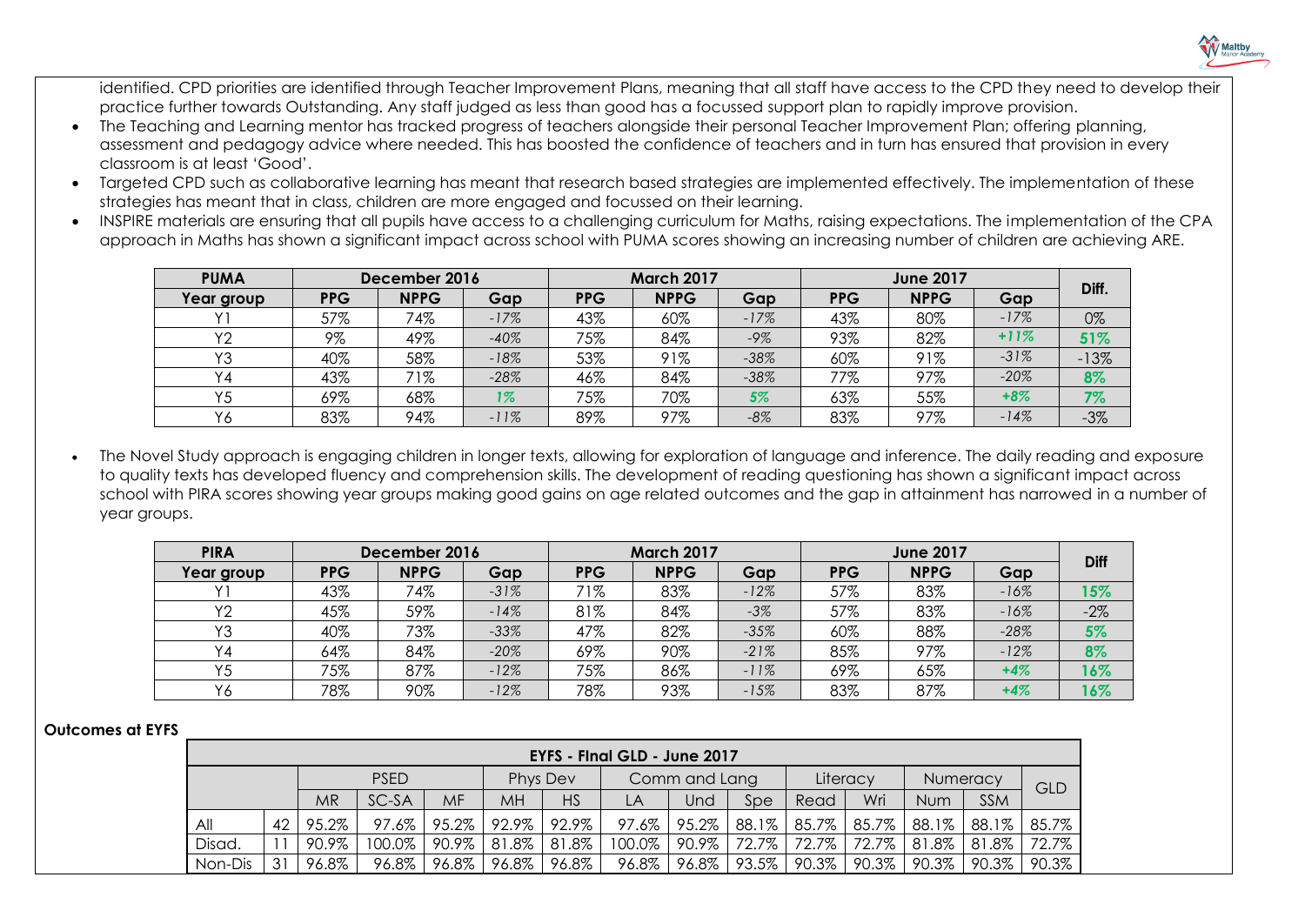

- Eight of the disadvantaged pupils were non-SEND and this cohort of pupils achieved 100% in all aspects of learning.
- The implementation of targeted interventions such as circle time, jump ahead, talking tables and forest schools ensured provision was in place so that 67% of the PPG achieved expected in PSE.
- Communication and language interventions were put in place from the Speech and Language therapist so that PPG children achieved in line with their peers. (Gap of +2%)
- Physical development continues to be a priority for EYFS into 2017/18 with 66% of children achieving at least age related compared to 83% overall. Overall physical development shows that PPG children are -11% behind their peers.
- Daily RWI sessions were implemented from October 2016, as well as stay and read to develop reading and writing skills. The gap between PPG and overall is -13%.
- In Maths, daily counting and personalised teaching based on baselines meant that PPG children are now -6% below cohort in Maths overall.

## **Outcomes in Phonics**

| Group                  | $%$ Wa   |
|------------------------|----------|
| Cohort (37)            | 84%      |
| P Premium (9)          | 67%      |
| Non PPremium (28)      | 90%      |
| P Premium/Non SEND (6) | 100%     |
| National PPG gap       | $-1.5\%$ |
|                        |          |

 Impact of phonics interventions has significantly impacted on pupil outcomes. Individual and group phonics interventions were put in place from December 2016. Outcomes increased from 11% to 85% (The pass rate of PPG children was 71% compared to 87% Non-PPG) Children who did not pass were children with specific SEND.

## **Outcomes at KS1**

 KS1 outcomes show the gap has narrowed between PPG and Non PPG groups and PPG have achieved better in Reading and Maths. The gap last year was 31%.

|         | Pupil Premium |     | Non Pupil Premium |     | Gap   |        | National Gap |
|---------|---------------|-----|-------------------|-----|-------|--------|--------------|
| 2016/17 | $EXS+$        | GDS | EXS+              | GDS | EXS+  | GDS    | <b>EXS</b>   |
| Reading | 69%           | '9% | 67%               | 42% | $+2%$ | $-23%$ | $-18%$       |
| Writing | 56%           | 0%  | 58%               | 6%  | $-2%$ | $-16%$ | $-19%$       |
| Maths   | 69%           | 25% | 67%               | 42% | $+2%$ | $-17%$ | $-18%$       |

- The Novel Study approach has allowed children at KS1 to achieve the GDS objectives more easily as children are responding to texts in depth. The additional AP was used to ensure fluency and accuracy was developed in addition to RWI phonics programme interventions.
- The implementation of the INSPIRE curriculum has allowed children to develop concepts more securely and although results were below National, more children have achieved GDS in Maths compared to the previous year. (0% June 2016, 25% June 2017)
- The deployment of an additional Associate Professional in Y2 from December 2016 targeting objectives in writing for greater depth contributed positively overall to end of KS1 attainment. KS1 children achieved 69% ARE with 12% GDS. The percentage of GDS has increased from 0% (June 2016).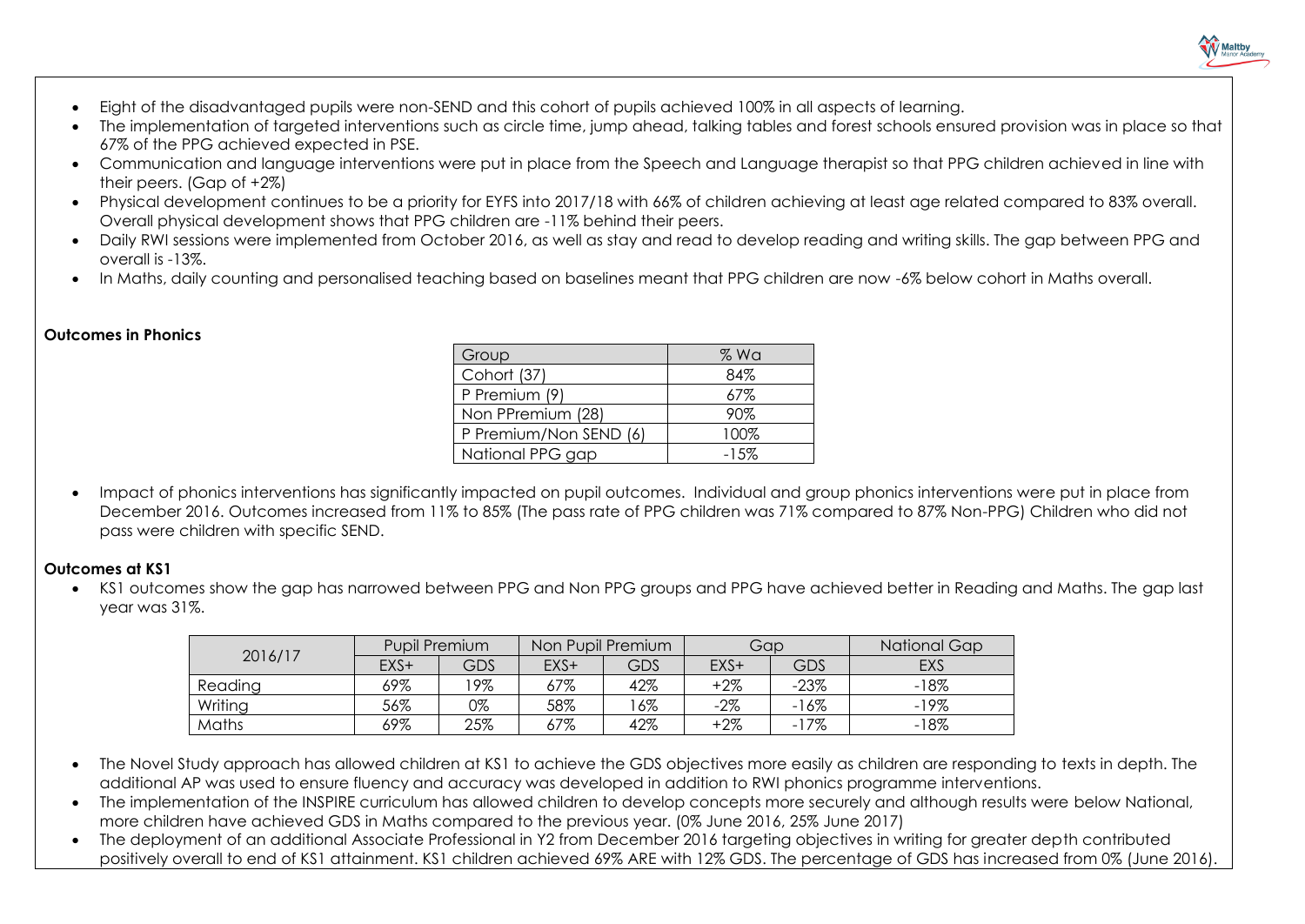

## **Outcomes at KS2**

|         | Pupil Premium |     | Non Pupil Premium |     | Gap    |        | National Gap |  |
|---------|---------------|-----|-------------------|-----|--------|--------|--------------|--|
| 2016/17 | $EXS+$        | GDS | EXS+              | GDS | EXS+   | GDS    | EXS          |  |
| Reading | 43%           | 24% | 58%               | 22% | $-15%$ | 2%     | $-28%$       |  |
| Writing | 62%           | 5%  | 81%               | 5%  | -19%   | $-10%$ | $-14%$       |  |
| Maths   | 57%           | 5%  | 70%               | '9% | $-13%$ | $-8%$  | $-18%$       |  |

- All pupil premium children are supported in class and access triage in the afternoons when required. Attainment and monitoring of the progress of pupil premium children is rigorous during pupil progress meetings ensuring interventions are timely and impact positively.
- Case studies are completed by teachers on a yearly basis focusing on the individual support and impact. This is then shared with other teachers to share good practice.
- 1 to 1 tuition for Y6 was put in place in KS2 from January 2017 with specific children targeted for additional support to achieve EXS. All children engaged with this support.
- Experienced and effective teachers have been employed specifically for intervention groups targeted at vulnerable groups in Y6 for Maths and Greater Depth standard.

### **Continuing professional development**

- All staff have continued to access CPD in reciprocal reading and develop strategies to develop the enjoyment of reading. The school continues to monitor the quality of reading provision.
- INSPIRE training has been given to all staff from OUP about developing a 'mastery approach' to challenge all pupils.
- An external maths consultant was employed to work with teachers identified as needing further development of the teaching of Maths. The consultant worked across the school developing the CPA approach and supporting the Maths lead to implement INSPIRE materials.
- Skills audit completed by associated professionals identified their strengths and areas for development. As a result of identified needs, whole academy CPD event for APs developed focussing on Sensory needs, Dyslexia, Triage, GPS, SALT, LSS, Thrive, Maths mastery, Reading and Science. Feedback from the event was positive (96% found that the training experience was useful for their work) and has impacted on overall provision. APs are now supporting a range of children, not just the lower attaining pupils in class.

## **Pastoral support**

 Strong pastoral team in place supporting vulnerable children with interventions such as Thrive and Theraplay. Children with challenging learning behaviours are identified and early intervention put in place before behaviour and attitude deteriorates.

### **Attendance**

 Attendance officer worked rigorously to ensure that the attendance of pupils increased and the number of PA pupils reduced. There were 17 PPG PA children in 2015-6 and reduced to 14 PPG PA children in 2016-7.

### **Overall attendance**

| .       |                      |                   |                                    |
|---------|----------------------|-------------------|------------------------------------|
|         | <b>Pupil Premium</b> | Non-Pupil Premium | Gap                                |
| 2015/16 | 94.5%                | 95.6%             | $.1\%$<br>$\overline{\phantom{a}}$ |
| 2016/17 | 95.3%                | OF.<br>15.6%      | $-0.3%$                            |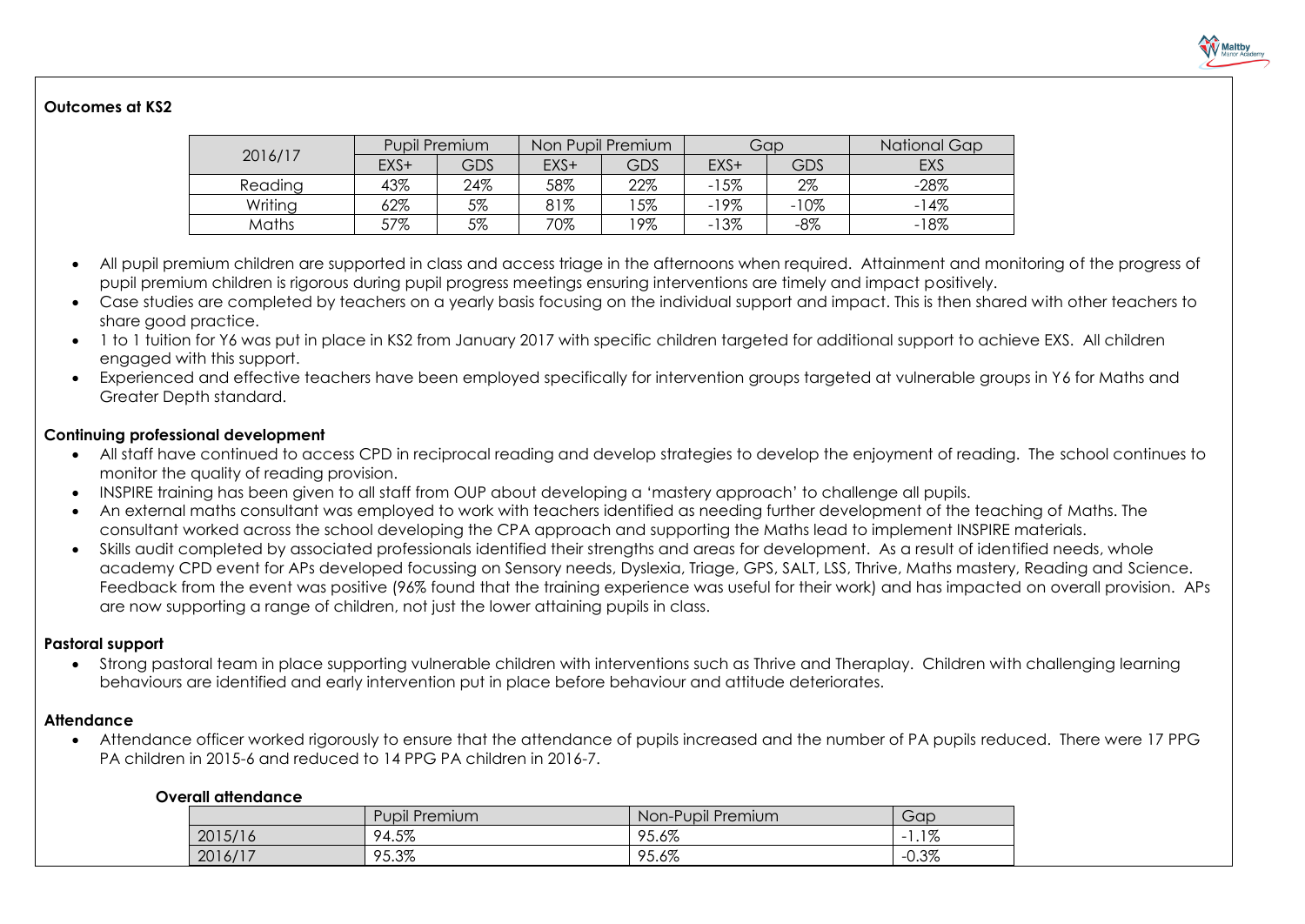

## **PA attendance**

|         | <b>Pupil Premium</b> | Non-Pupil Premium | Gap          |
|---------|----------------------|-------------------|--------------|
| 2015/16 | 27%                  | 12%               | 5%<br>$\sim$ |
| 2016/17 | 32%                  | 9%                | $-23%$       |

- Target families have had meetings with the Attendance Team to look at ways that they can be supported with punctuality and attendance. This has reduced the amount of children who are PA. However, the increase of holidays for PPG children has meant that the gap has widened.
- The Attendance office tracks and monitors the PPG group compared to the NPPG and intervention is put in place to reduce the number of PA, including meetings with families, support and guidance, rewards and a regular meeting with the Inclusion team to identify children who need additional support.

### **Parental engagement**

- Feedback from parental questionnaires continue to be positive about the school. Parental opinion/attitudes about the school has again risen from 93% to 99% overall in the past three years. Parental forums have taken place with a variety of parents and feedback has been acted upon such as homework and offering the children a 'menu' of choices instead of setting no choices. Feedback from parental events has been positive and parents of the more vulnerable children have been invited to 'coffee mornings' to come into school on a more informal basis to get to know the support we have on offer. Within these, different external services have been invited to offer services to families.
- There has been an increase in parental engagement with workshops now tailored to the requests and needs. These have included Maths, Stay and read, Stay and play as well as information meetings regarding SATs and Phonics.